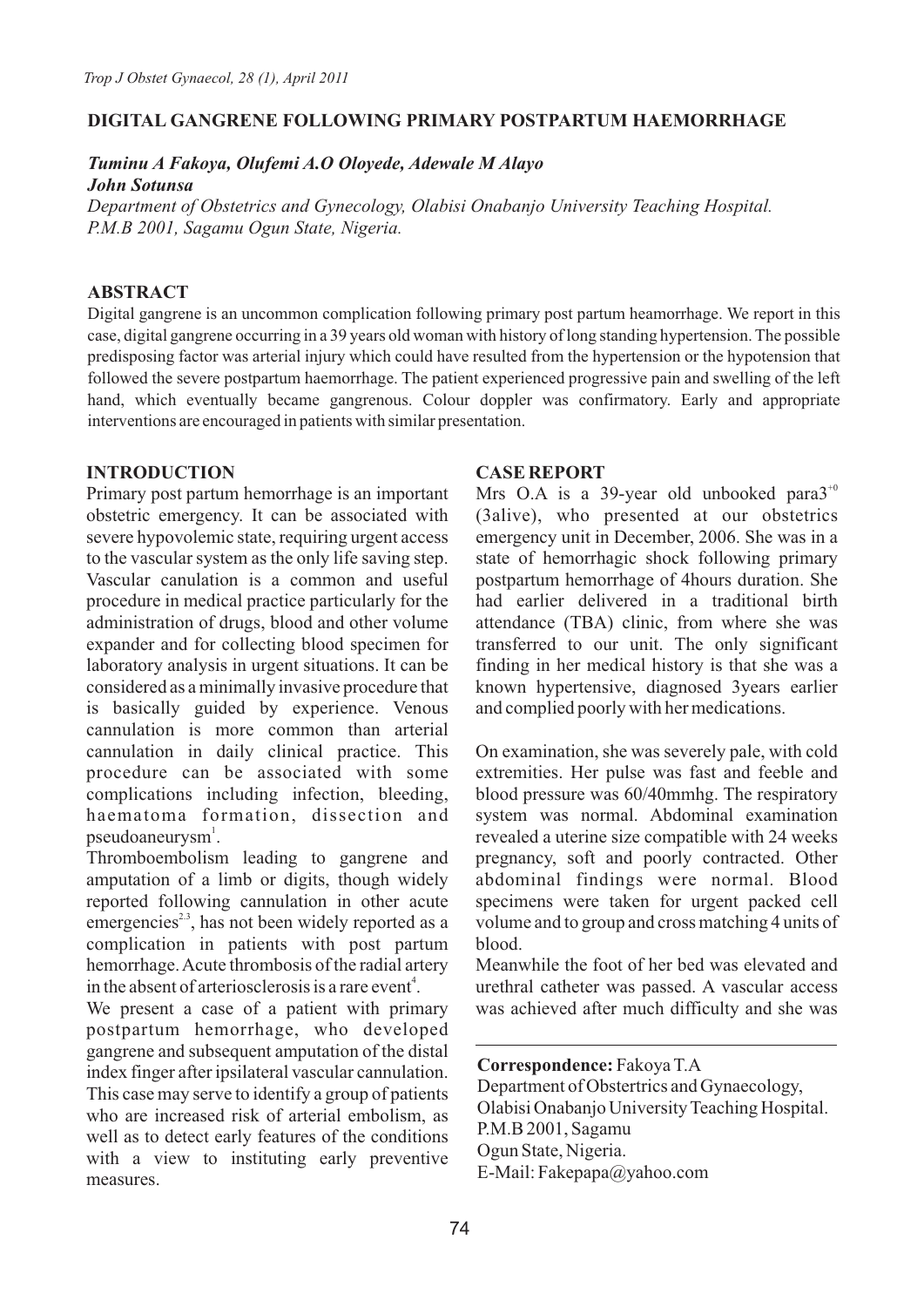given 1 liter of normal saline fast before the arrival of the blood. Intravenous ergometrine 0.5mg was administered as bolus while 20 units of oxytocin was added into another infusion that ran for 4hours.

As a definitive management, genital tract exploration was done for her in the second stage room of the labor ward. Retained products were evacuated from the uterus and a bleeding episiotomy site was repaired with chromic catgut size 2/0. She was observed for 4 hours in the labor ward and was transferred to the postnatal ward in a stable clinical condition.

She was also on oral Ampiclox and Metronidazole for five days. The intravenous line was discontinued on the  $2<sup>nd</sup>$  postpartum day and her condition was stable clinically. However, on the  $3<sup>rd</sup>$ postpartum day, after discontinuation of all intravenous infusions, she complained of pain in the left index finger and the left hand was swollen. Further examination revealed pallor, warmness, and tenderness involving the left index finger and the thumb. The left radial and ulnar pulsations were easily palpable. She was given Ibuprofen and chymoral (anti–trypsin) tablets to relief pain and inflammation, while the physiotherapy and orthopeadic and trauma teams were also invited to co- manage. The swelling and pain were subsiding, while a bluish discoloration was later observed on the radial half of the hand despite all measures. The distal portion subsequently autoamputated. A colour Doppler ultrasonography was requested and carried out, with the following report:

Normal triphasic arterial waveform demonstrated in the brachial proximal radial, entire length the ulnar and interosseous arteries. No demonstration of radial artery beyond 20cm from anatomical snuff box.

Results of laboratory investigations:

Packed cell volume- 13% (Day1), 16% (Day3), 21 %( Day 6)

Fasting blood sugar – 81mg/100ml Blood group – B Rh D positive HBsAg – Negative HIV1 & 2- Negative WBC – Normal